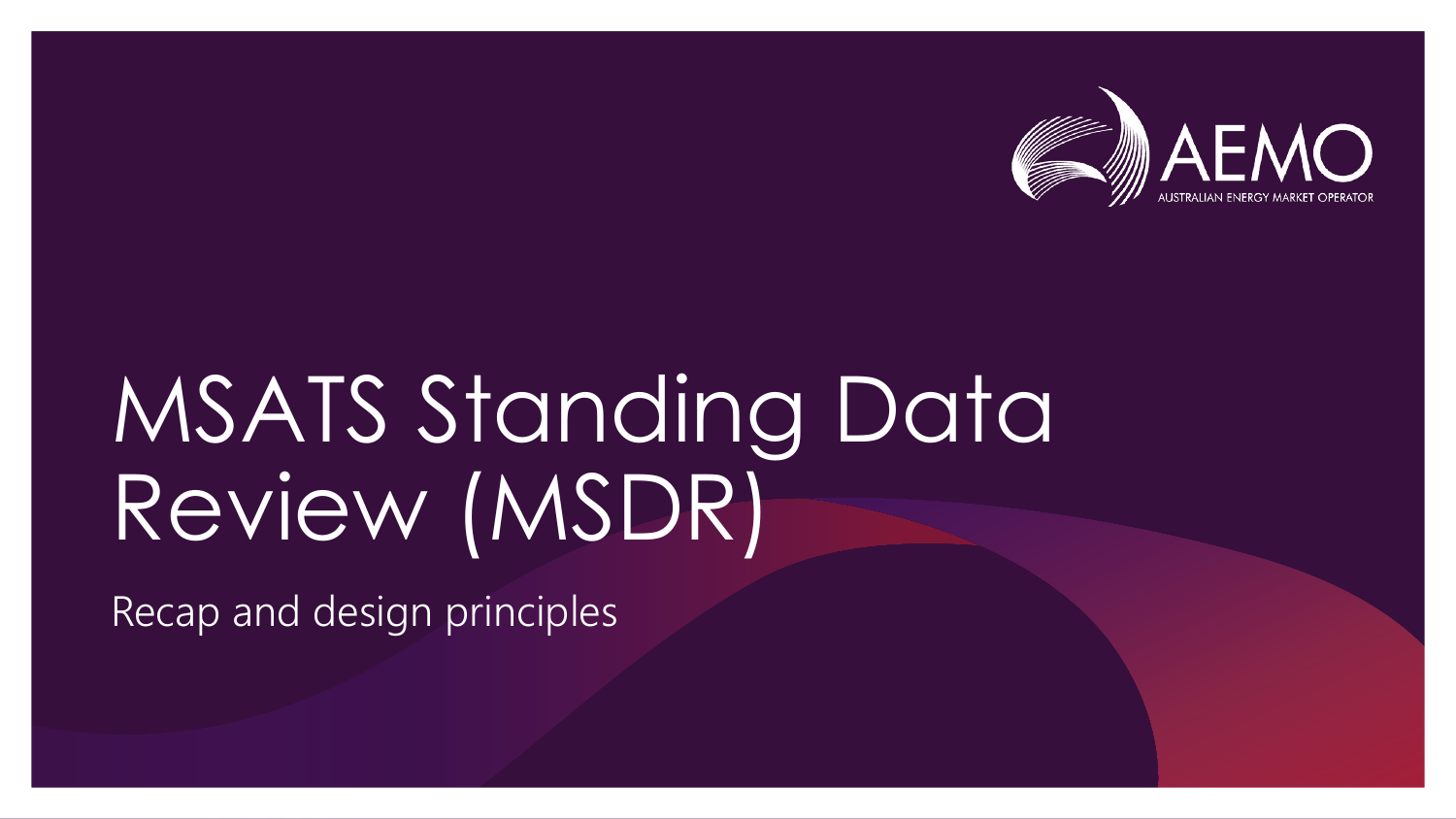## Purpose of meeting

To provide an overview of the MSATS Standing Data Review (MSDR), including:

- An (updated) MSDR context.
- Proposed timelines and project stages.
- How participant feedback to earlier rounds of pre-consultation will be used in the updated project context.
- Preliminary concerns or risks.
- Expressions of interest and nominations from your organisation to be involved in the MSDR.

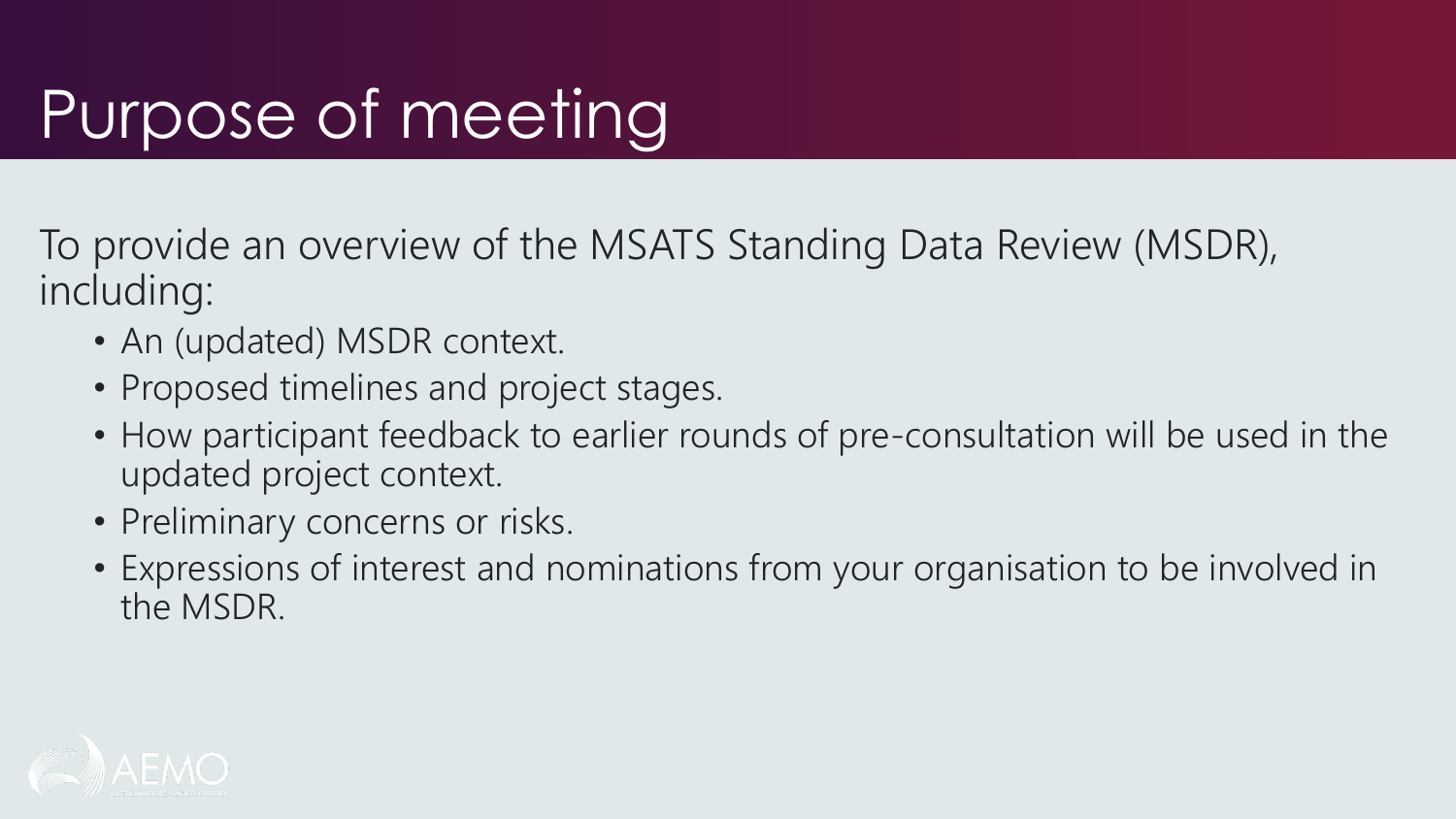## Context of project

#### What's happened so far?

- 2017 IEC reguests AEMO review MSATS Standing Data as part of competition in metering.
- November 2018 AEMO commences industry consultation with an external workshop to determine review scope and received a 'wish list' of proposed changes from a number of participants.
- Early 2019 MSDR 'put on hold' due to other higher priority projects and processes.

#### What's changed?

- Additional consideration of future use and users of standing data due to strategic COAG/AEMC decisions, including:
	- Customer Switching (currently under consultation)
	- Consumer Data Right
	- Embedded Networks
	- Stand-alone Power Systems
	- Wholesale Demand Response (currently with AEMC)

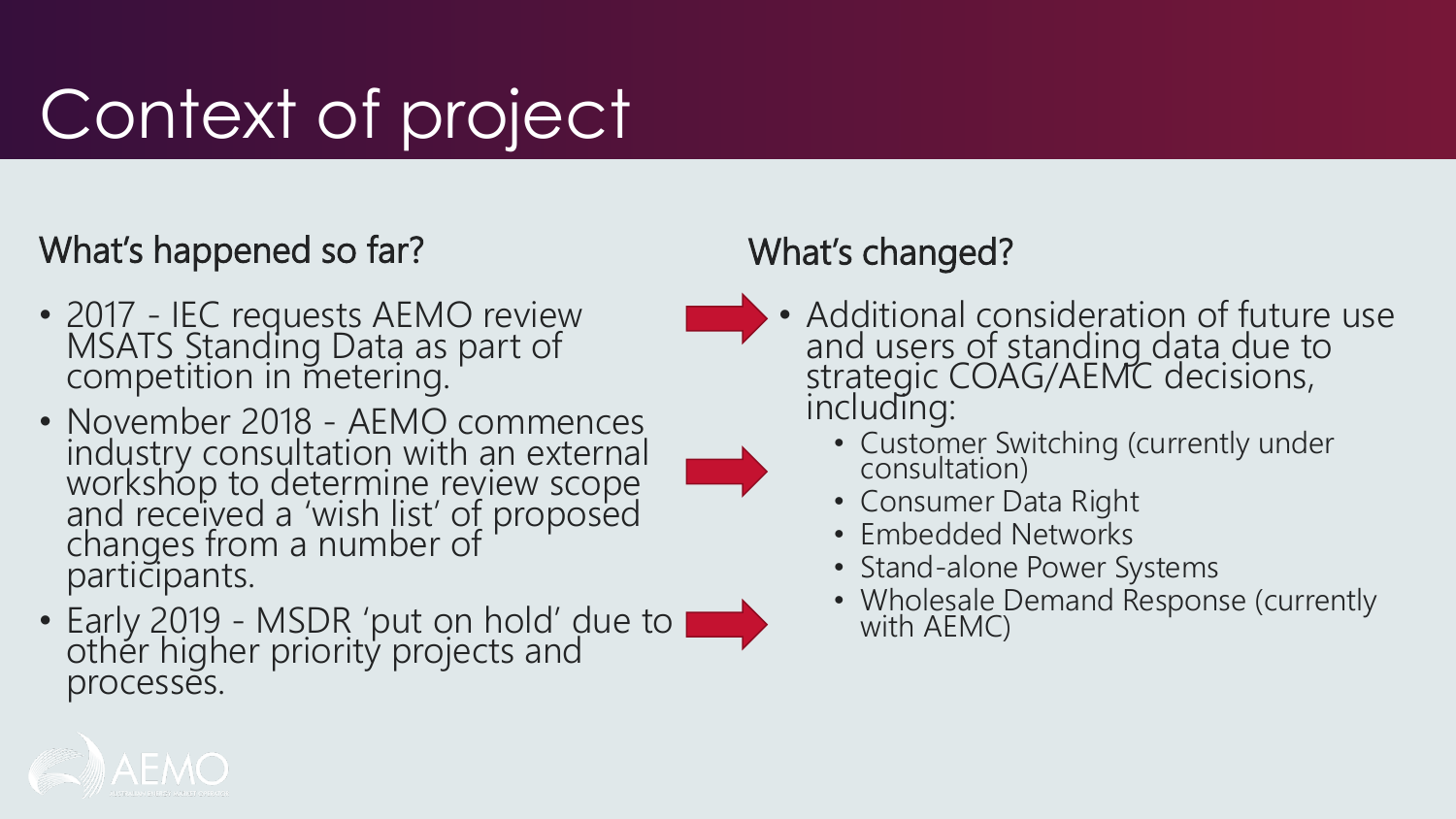## Project timeline



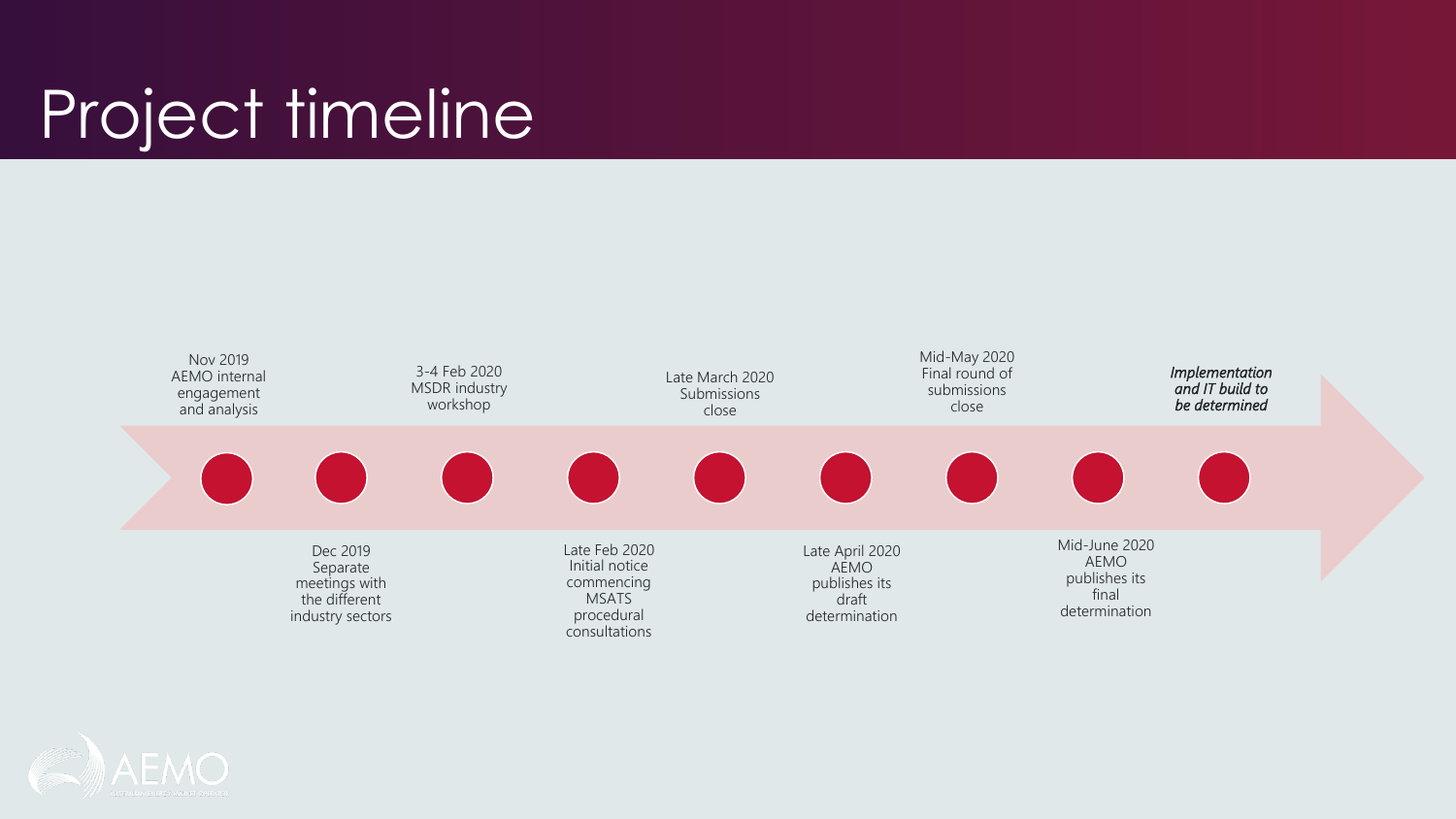## Proposed review principles

| Efficient                              | • To have standing data available to support the efficient operations of the electricity market<br>• Does not increase barriers to market entry or competition                                 |
|----------------------------------------|------------------------------------------------------------------------------------------------------------------------------------------------------------------------------------------------|
| Flexible and future focussed           | • Design flexibility so that standing data supports the current and future electricity market<br>• All data must be complete, accurate, and useful                                             |
| Improve retail outcomes for            | • Provide data supporting the Consumer Data Right legislative reform                                                                                                                           |
| customers                              | • Provide data supporting wholesale demand response participants                                                                                                                               |
| Facilitate new market                  | • Facilitate existing roles and reforms such as competitive metering                                                                                                                           |
| structures and roles                   | • Enable future market roles and structures such as embedded network reforms                                                                                                                   |
| Transparency of metering<br>compliance | • Provide data for transparency of compliance for market participants and maintenance for<br>metering installations<br>• Appropriate and timely data for maintenance of metering installations |
| Shared understanding of                | . Provide appropriate market participants and other authorised parties with a consistent, full,                                                                                                |
| connection point information           | and shared understanding of each connection point                                                                                                                                              |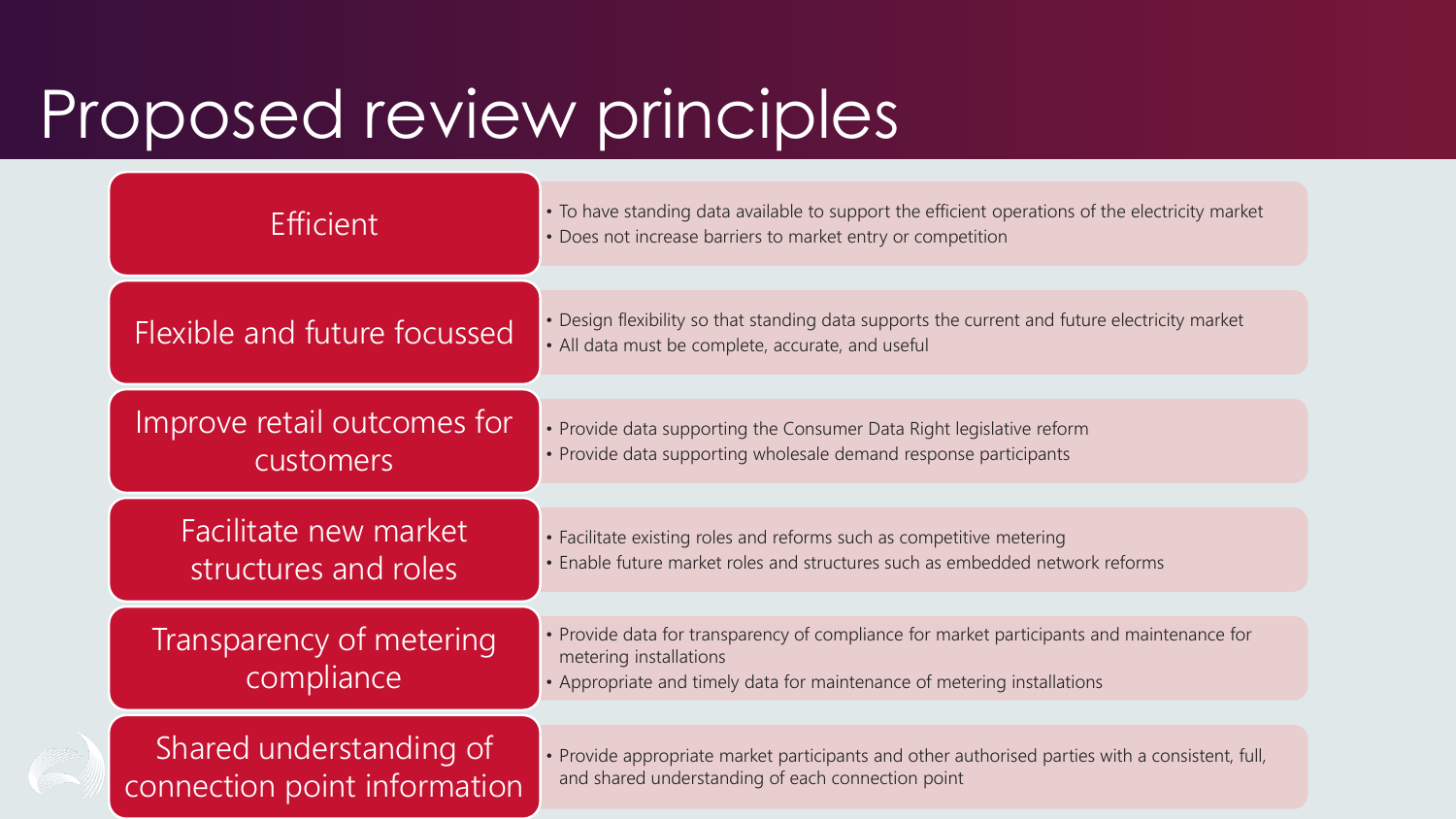#### *All data* must be complete, accurate and useful

- AEMO is proposing that all data must be complete, accurate, and useful.
	- Complete:
		- No more "optional" fields—only "mandatory" or "required".
	- Accurate:
		- Minimal free text, structured fields.
	- Useful:
		- All underutilised fields to be reviewed and/or removed.
		- New fields will only be added if the mandatory / required provision of their data would provide a net benefit to industry.
- Currently a number of data fields are poorly utilised—the data is incomplete, 'nonsense' and as a result, is not useful.
- What is industry's perspective on AEMO's position?

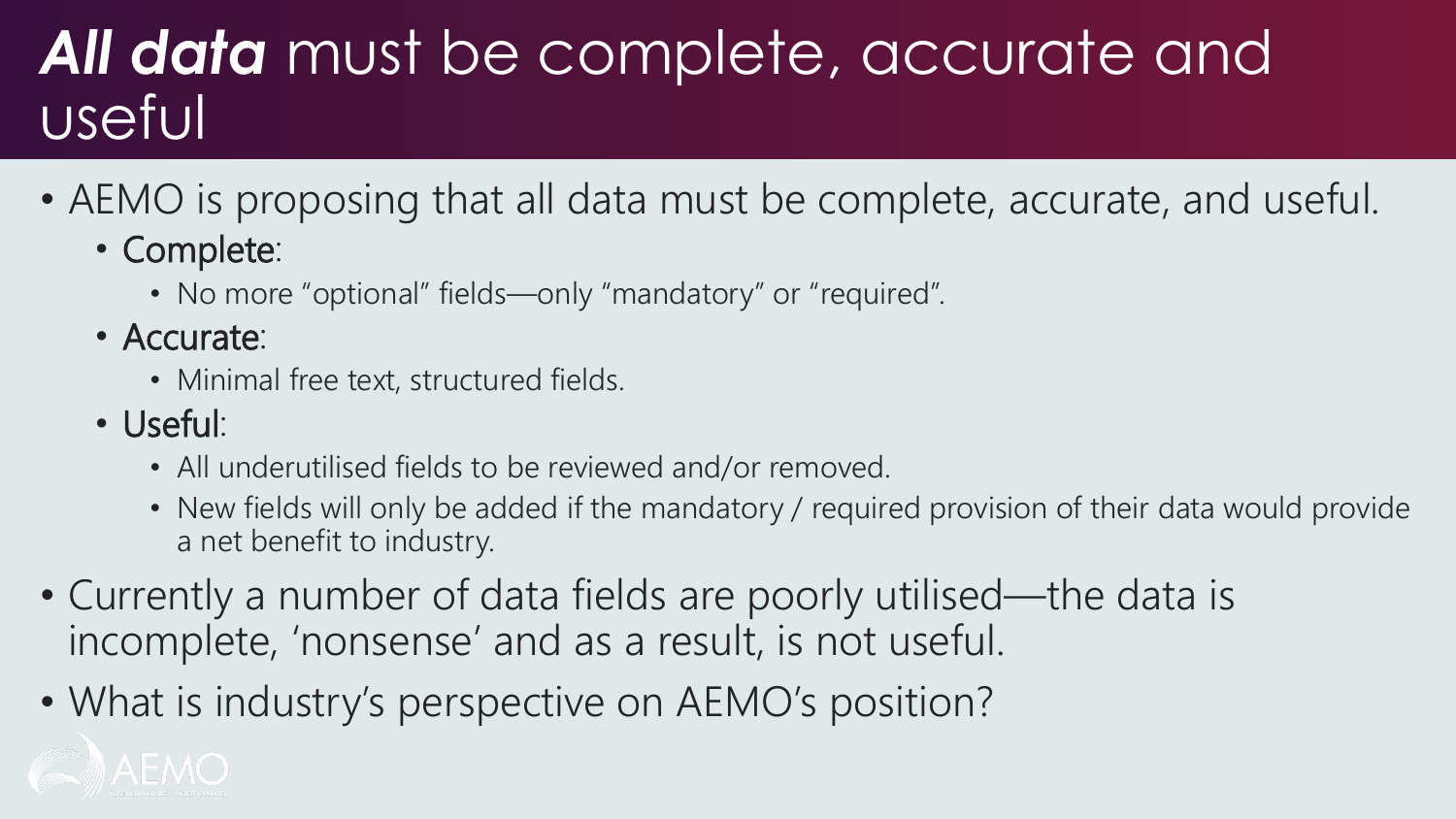## MSDR – fields analysis

- A participant feedback template which includes AEMO's preliminary analysis / position on each of the fields will be circulated following this meeting.
- The following is an example of this analysis and participant questions which AEMO is seeking to be completed:

| Field Name  | <b>Description</b><br>Connection and metering point details                                                                                                | New/<br>existing | $M/R/O$ to         | Party<br>provide | Data Type               | <b>Validations</b> | Population<br>rate | Link to<br>the NER? | <b>AEMO's view</b>                                                                                                                                                                                                                                                                                                                               | Do you need<br>or use this<br>field? Please<br>explain | Is it useful for<br>consumers?<br>Please explain   reforms? | Useful for<br>other market | Who should<br>provide this data? |
|-------------|------------------------------------------------------------------------------------------------------------------------------------------------------------|------------------|--------------------|------------------|-------------------------|--------------------|--------------------|---------------------|--------------------------------------------------------------------------------------------------------------------------------------------------------------------------------------------------------------------------------------------------------------------------------------------------------------------------------------------------|--------------------------------------------------------|-------------------------------------------------------------|----------------------------|----------------------------------|
| Information | Additional Site   Descriptive of the Site,<br>describing Site access<br>and the relationship<br>between the metering<br>point and the<br>connection point. | Existing         | $\overline{\circ}$ | <b>MPB</b>       | VARCHAR2(10 None<br>(0) |                    | 4.10%              | S7.1.2(a)(3)        | If there are specific<br>pieces of information<br>about a connection or<br>metering point that<br>participants see as<br>necessary (e.g. an<br>asbestos flag), AEMO<br>would prefer that<br>Additional Site<br>Information be removed<br>and that those other<br>pieces of information be<br>formally added as<br>separate structured<br>fields. |                                                        |                                                             |                            |                                  |
| Asbestos    | A Y/N flag indicating the New<br>presence of asbestos.                                                                                                     |                  |                    |                  |                         |                    |                    |                     | AEMO asks whether<br>participants currently<br>store this information                                                                                                                                                                                                                                                                            |                                                        |                                                             |                            |                                  |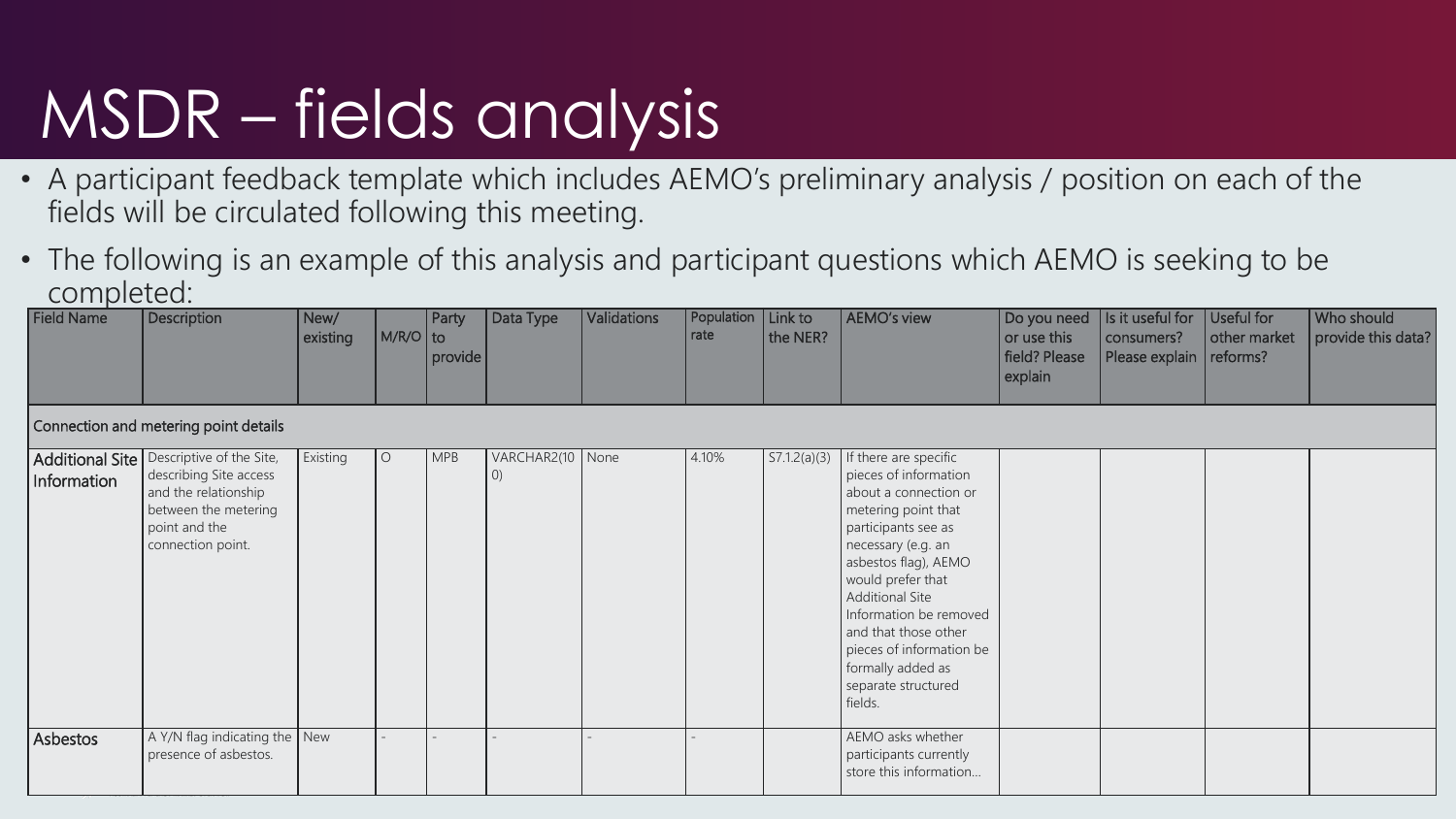### Amending Schedule 7.1 of the NER

- Schedule 7.1 of the NER prescribes the fields that must be in MSATS.
- Many of these fields are outdated and unused.
- These fields have been flagged in the participant feedback template.
- Feedback sought from participants:
	- Would participants support AEMO submitting a rule change to the AEMC to amend Schedule 7.1?
	- The rule change would (in essence) propose that the information enumerated in Schedule 7.1 be removed from the NER and moved into MSATS Procedures as part of a procedure consultation.

| Field Name  | Description         | New/<br>existing | $M/R/O$ to | Party<br>provide | Data Type | Validations | rate      | Population   Link to the<br>NER? | AEMO's view           | or use this<br>explain | Do you need   Is it useful for<br>  consumers?<br>field? Please   Please explain   reforms? | $ $ Useful for<br>other market | Who should<br>provide this<br>data? |
|-------------|---------------------|------------------|------------|------------------|-----------|-------------|-----------|----------------------------------|-----------------------|------------------------|---------------------------------------------------------------------------------------------|--------------------------------|-------------------------------------|
| Calibration | Details of any      | Existing         | $\circ$    | <b>MPB</b>       | VARCHAR2( | None        | $ 0.00\%$ | $\sqrt{57.1.2(b)(7)}$            | Assuming participants |                        |                                                                                             |                                |                                     |
| Tables      | calibration factors |                  |            |                  | 50)       |             |           |                                  | are comfortable with  |                        |                                                                                             |                                |                                     |
|             | programmed into     |                  |            |                  |           |             |           |                                  | the amendment of      |                        |                                                                                             |                                |                                     |
|             | the <i>meter</i> .  |                  |            |                  |           |             |           |                                  | Schedule 7.1, AEMO    |                        |                                                                                             |                                |                                     |
|             |                     |                  |            |                  |           |             |           |                                  | recommends that this  |                        |                                                                                             |                                |                                     |
|             |                     |                  |            |                  |           |             |           |                                  | field be removed.     |                        |                                                                                             |                                |                                     |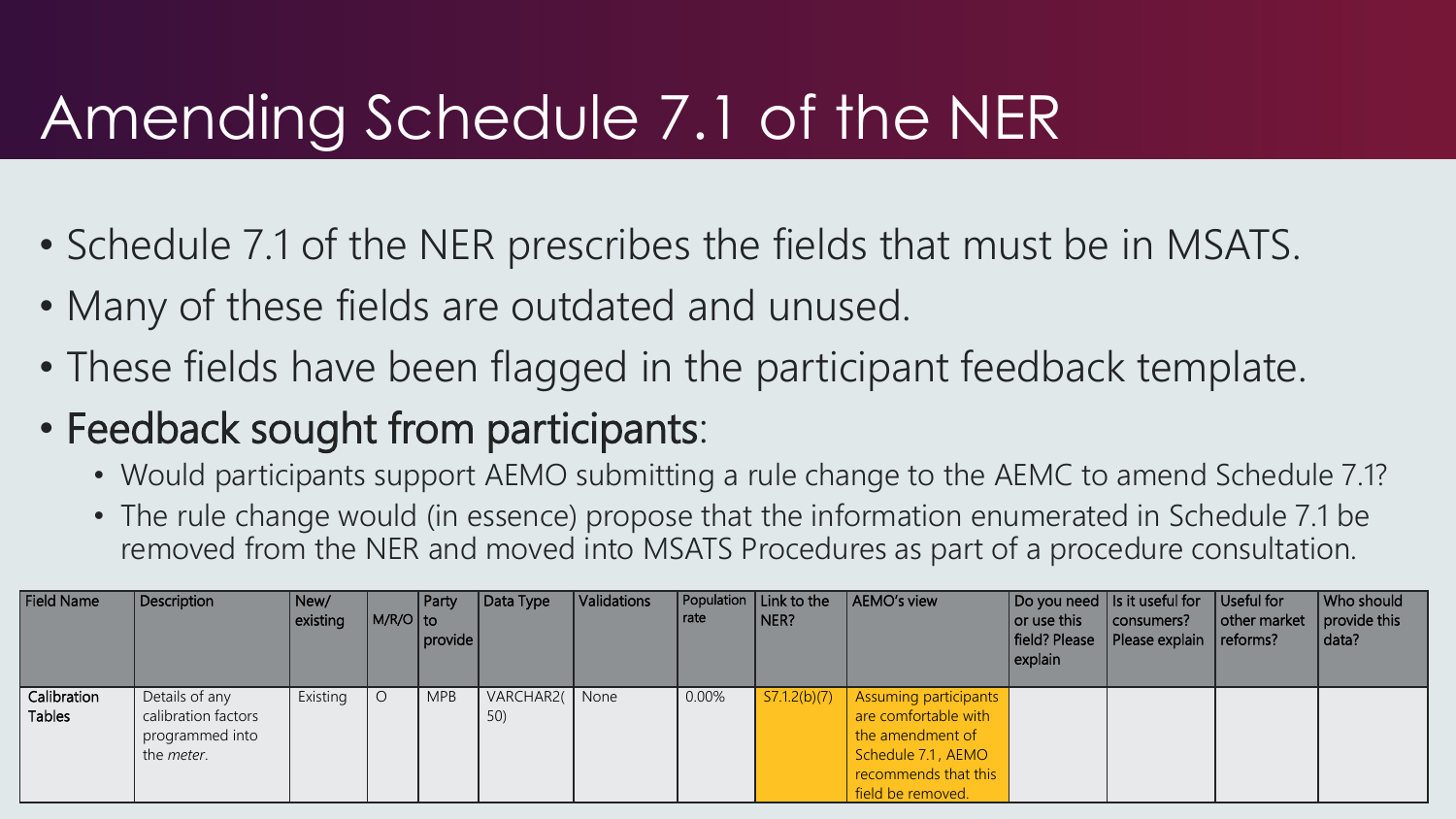## Next steps – participant feedback sought

Feedback is sought from participants on the following:

- 1. Standing data fields:
	- AEMO will circulate the MSDR participant response template for participants to provide their feedback following this meeting.
	- Please provide your feedback using the template by COB 10 January 2020.
	- Your feedback will be used as an input to the February 2020 workshop.
- 2. In relation to the proposed changes to NER Schedule 7.1:
	- Do you support AEMO proposing a rule change to remove the MSATS data field requirements from Schedule 7.1 and instead consult on these fields as a procedure change?

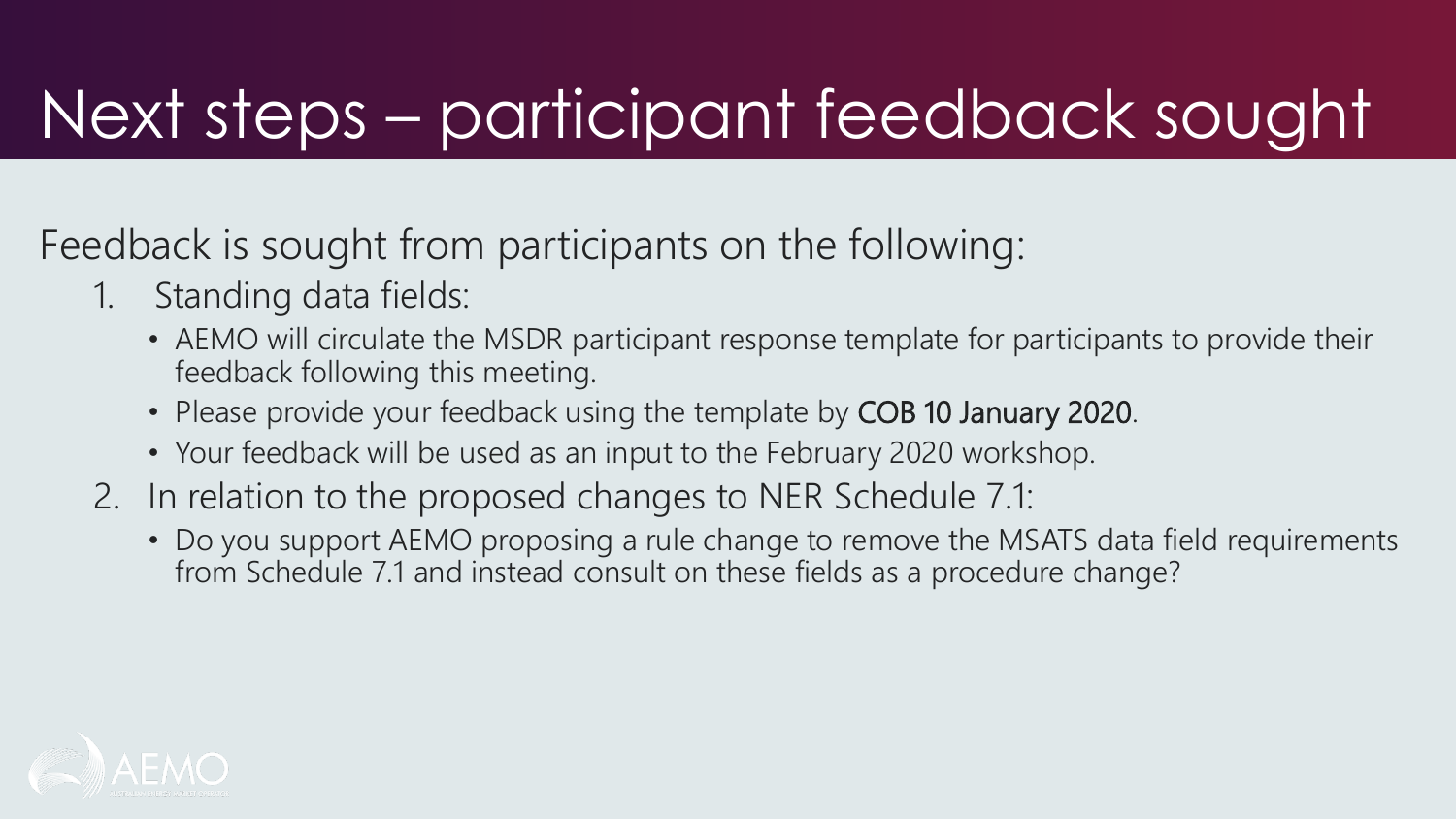### Forward steps – February 2020 workshop

- The MSDR workshop will be used to:
	- Provide feedback of the overall responses collated from the analysis of fields (template).
	- Identify areas of consensus.
	- Workshop feedback where there was not consensus of positions.
	- Overall aim to minimise the volume of contentious material in the formal consultation and focus discussion on areas that require discussion.
- The MSDR industry workshop will be held on 3-4 February 2020 in Melbourne.
	- Attendance will be in-person only.
	- Only one representative will be allowed per organisation (numbers are capped at the venue).
	- Expressions of interest email was sent on 25 November 2019, and nominations are open till 13 December 2019.
	- Event link can also be found [here](https://www.eventbrite.com.au/e/msats-standing-data-review-pre-consultation-workshop-registration-83551826763).